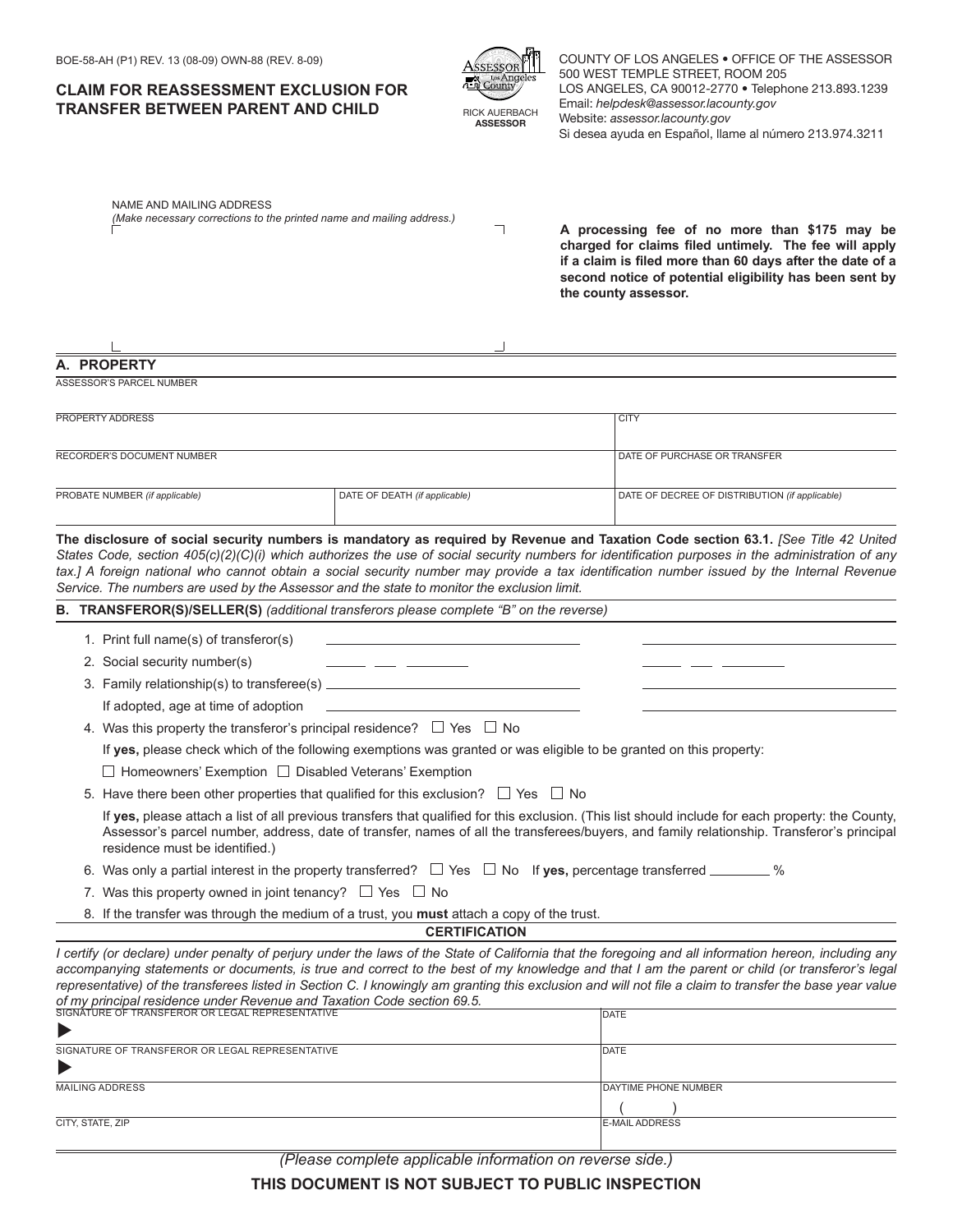#### **C. TRANSFEREE(S)/BUYER(S)** *(additional transferees please complete "C" below)*

1. Print full name(s) of transferee(s)

2. Family relationship(s) to transferor(s) \_

If adopted, age at time of adoption

 If stepparent/stepchild relationship is involved, was parent still married to or in a registered domestic partnership *(registered means registered with the California Secretary of State*) with stepparent on the date of purchase or transfer?  $\Box$  Yes  $\Box$  No

If **no**, was the marriage or registered domestic partnership terminated by:  $\Box$  Death  $\Box$  Divorce/Termination of partnership

 If terminated by death, had the surviving stepparent remarried or entered into a registered domestic partnership as of the date of purchase or transfer?  $\Box$  Yes  $\Box$  No

 If in-law relationship is involved, was the son-in-law or daughter-in-law still married to or in a registered domestic partnership with the daughter or son on the date of purchase or transfer?  $\Box$  Yes  $\Box$  No

If **no**, was the marriage or registered domestic partnership terminated by:  $\Box$  Death  $\Box$  Divorce/Termination of partnership

 If terminated by death, had the surviving son-in-law or daughter-in-law remarried or entered into a registered domestic partnership as of the date of purchase or transfer?  $\Box$  Yes  $\Box$  No

3. ALLOCATION OF EXCLUSION (If the full cash value of the real property transferred exceeds the one million dollar value exclusion, the transferee must specify on an attachment to this claim the amount and allocation of the exclusion that is being sought.)

## **CERTIFICATION**

*I certify (or declare) under penalty of perjury under the laws of the State of California that the foregoing and all information hereon, including any accompanying statements or documents, is true and correct to the best of my knowledge and that I am the parent or child (or transferee's legal*  representative) of the transferors listed in Section B; and that all of the transferees are eligible transferees within the meaning of section 63.1 of *the Revenue and Taxation Code.*

| SIGNATURE OF TRANSFEREE OR LEGAL REPRESENTATIVE | DATE                        |
|-------------------------------------------------|-----------------------------|
|                                                 |                             |
| SIGNATURE OF TRANSFEREE OR LEGAL REPRESENTATIVE | DATE                        |
|                                                 |                             |
| <b>MAILING ADDRESS</b>                          | <b>DAYTIME PHONE NUMBER</b> |
|                                                 |                             |
| CITY, STATE, ZIP                                | <b>E-MAIL ADDRESS</b>       |
|                                                 |                             |

| Note: The Assessor may contact you for additional information. |  |  |
|----------------------------------------------------------------|--|--|
|----------------------------------------------------------------|--|--|

### **B. ADDITIONAL TRANSFEROR(S)/SELLER(S)** *(continued)*

| <b>NAME</b> | <b>SOCIAL SECURITY NUMBER</b> | <b>SIGNATURE</b> | <b>RELATIONSHIP</b> |
|-------------|-------------------------------|------------------|---------------------|
|             |                               |                  |                     |
|             |                               |                  |                     |
|             |                               |                  |                     |
|             |                               |                  |                     |

#### **C. ADDITIONAL TRANSFEREE(S)/BUYER(S)** *(continued)*

| <b>NAME</b> | <b>RELATIONSHIP</b> |
|-------------|---------------------|
|             |                     |
|             |                     |
|             |                     |
|             |                     |